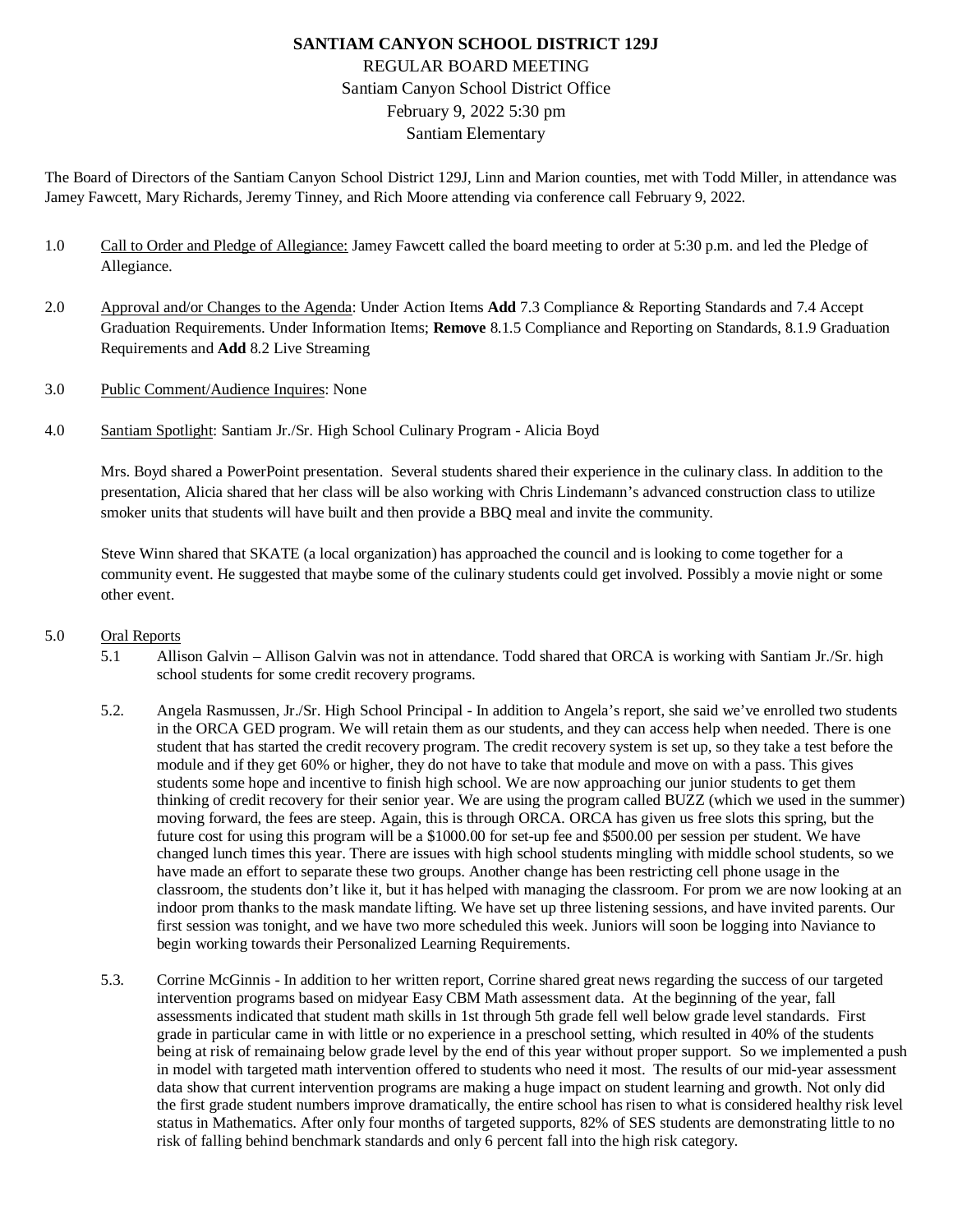- 5.4. Todd Miller Todd shared that when he attends superintendent meetings these days, with many of the negative issues that come up, he's happy to share that Santiam has the best K-12 programming that we've ever had. He shared that we have great people doing great work. Legislatively, the wildfire bill is out of committee and into ways and means. We are not clear on the hearing date, but Todd will be testifying at that hearing. We are bargaining and honing in on priorities regarding insurance and salaries. The association will be surveying their members for more clarity on priorities. We are starting the budgeting process for the 22-23 school year. The statewide mandate for masks will be lifted for schools on March 31<sup>st</sup>. Students will be required to wear masks on the bus, because of federal law. There will still be scenarios where masks may be required in circumstances, but for the most part it will be optional. We will still be providing masks. There are changes in football next year, OSAA 2A will be going to 9-man football.
- 5.5. Yvonne Hanna & Rhonda Allen, ESD Business Manager Yvonne shared the January 2022 financial report. Rhonda Allen shared the district's response to the best practices findings from the audit.

## 6.0 Consent Agenda:

A motion was made by Jeremy Tinney to accept the consent agenda including the minutes of the January 12, 2022 regular board meeting, as well as the January Expenditures; Mary Richards seconded, the motion passed 4-0.

## 7.0 Action Items:

- 7.1. Adopt 2022-2023 Budget Calendar, we are looking for new budget committee members. Jeremy Tinney made a motion to adopt the 2022-2023 Budget Calendar and Jamey seconded, the motion passed 4-0.
- 7.2. Approve Construction of SES Covered Play Area. Todd shared that we ended up with getting three proposals in total. One sent their first proposal in for \$110K but after follow up conversations requiring more detail and prevailing wages it came back at \$210K. The others came in at \$209K and \$169K. Todd shared that he followed up on Thatcher for the \$169K. Thatcher has completed several local school district projects and came with great references. Todd recommended to hire Thatcher. He also thanked Gale Holfert for all the work he continues to do on our campus improvements. Jeremy made a motion to approved the construction of the SES covered play area and award the contract to Thatcher, Mary seconded, the motion passed 4-0.
- 7.3 Policy CM Compliance & Reporting on Standards.
- 7.4 Policy IKF Graduation Requirements
- 7.5 Deletion of Policy IKF-AR Graduation Requirements

After reviewing policies, CM- Compliance and Reporting on Standards, IKF- Graduation Requirements and IKF-AR Graduation Requirements. Jamey Fawcett made a motion to accept the revisions as outlined for 7.3 CM - Compliance and Reporting on Standards, 7.4 IKF - Graduation Requirements and to delete 7.5. IKF-AR Graduation Requirements, Jeremy Tinney seconded, the motion passed 4-0.

#### 8.0 Information Items Discussion:

- 8.1 First Reading of Policies
	- 8.1.1 AC-Nondiscrimination
	- 8.1.2 AC-AR Discrimination Complaint Procedure
	- 8.1.3 ACB Every Student Belongs
	- 8.1.4 ACB-AR Bias Incident Complaint Procedure
	- 8.1.5 CM- Compliance and Reporting on Standards Removed
	- 8.1.6 GBA Equal Employment Opportunity
	- 8.1.7 IB Freedom of Expression
	- 8.1.8 IIABB Use of Feature Films/Video
	- 8.1.9 CM- Compliance and Reporting on Standards Removed
	- 8.1.10 JB Equal Educational Opportunity
	- 8.1.11 JFC Student Conduct
- 8.2 Live Streaming Mary Richards asked about a previous decision that the board had made regarding live streaming of the board meetings. Jamey Fawcett shared that live streaming is required and that the board felt it was not necessary to record or archive the meetings. As seen in other communities, discussion can often be taken out of context. The board